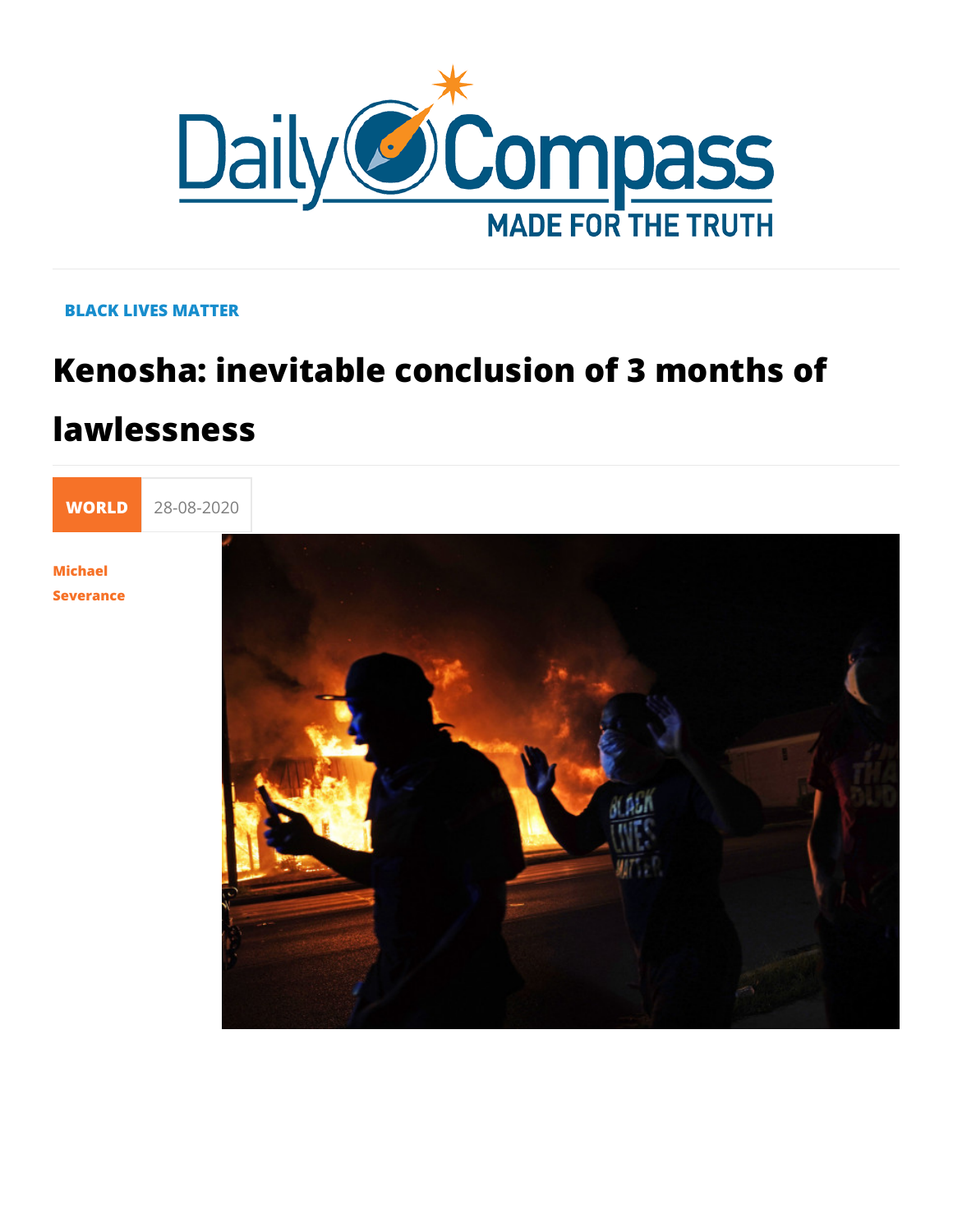America has just been struck by another emotional blow to its perhaps with historical consequences this November, following of a black man, Jacob Blake, Jr, by a white Kenosha, Wisconsi

In an idyllic Lake Michigan osuab uribizens have taken to mass rio streets for three nights. Their violent protests have skyrocket known as Marxist theater to spur on political revolution, a nea U.S. since the tragic death of George Floyd at the hands of Mi 25. The protestors, led by Blacks Lives Matter and Antifa agitations. Soros woither \$100M of the radical lehibaluse smandoen otheir political ideology heard loud and clearly. They have done so not so much with band high in peaceful marches, but via acts of arson, mass looting burning of police cars, exchanging bullets bullets between pro protestors, and the hurling of explosives at federal court build

All this has been a clear signal of their, naatpioseabloolisigouistwar to a Joe Biden-led brave new world and underscored by their cy America! It couldn t have happened in a worse place, as Keno from Milwaukee, the host city of the recently concluded Democ Convention that scorned the United States for its so-called sy racism. DNC officials, event speakers and even the Biden-Har condemned Republican Party and Trump as the evil scapegoats destruction, fiddling away like Nero watching their country go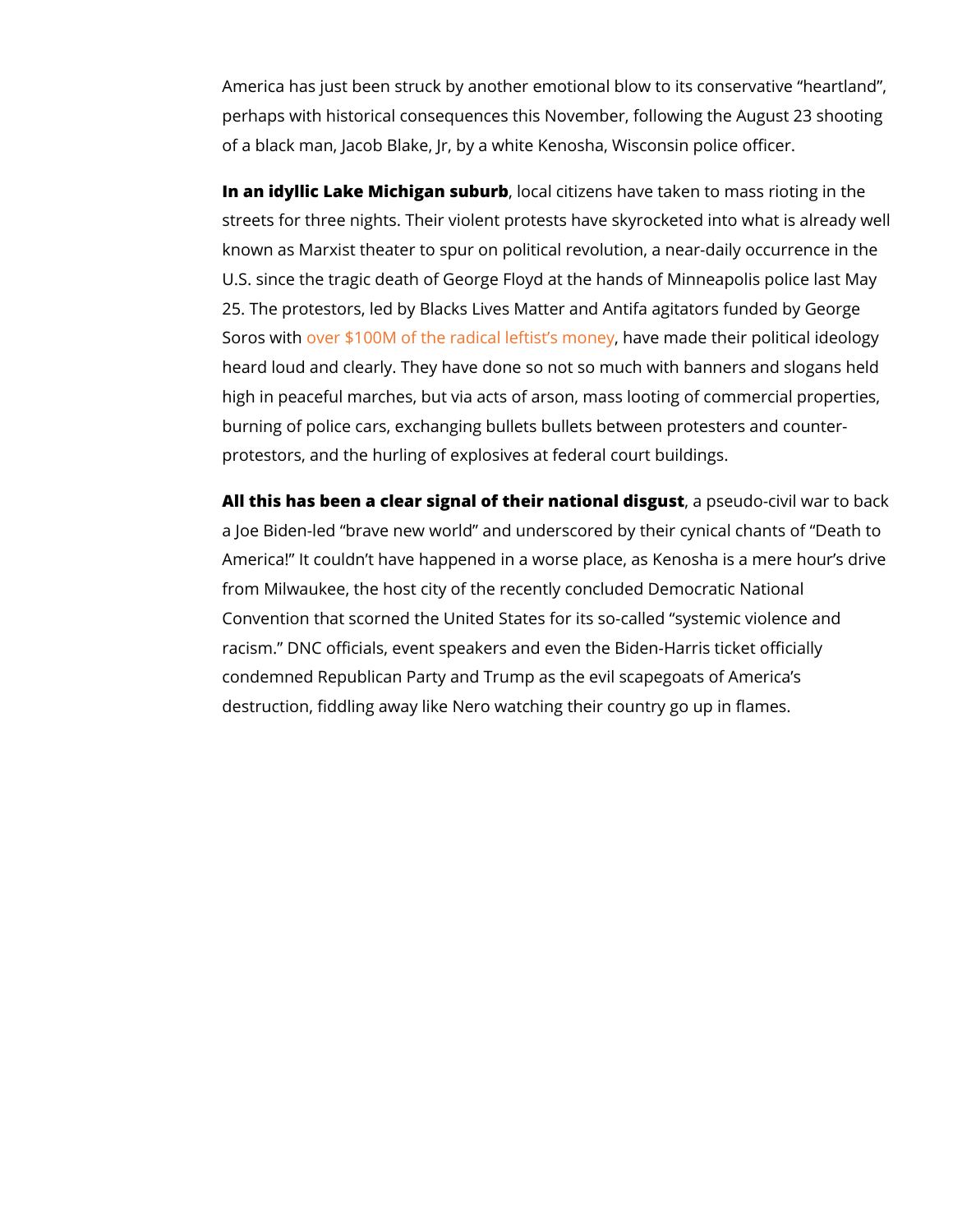What happened exalcontlby?  $i$ ef, on the afternoon of August B $23k$ , ethe had pulled aside his SUV with three children insideve Appipeeretotl break up a raucous altercation between two womento Ltomeal poli scene of escalating anger and questioned Blake incoridhenstin Monester of the exchange between Blake and law enforceismeunt iwag scealught phone video. Blake is seen walking away from ignmoeich op othiers, se demands for further questioning and/or temporarBy lad keet aims minhement. filmed leaning into his SUV either to beginsdomine ithey and  $\overline{a}$  and  $\overline{b}$  or the co shock of observers, Officer Rusten Sheskey immonneddsawelly hiinses pistol into Blake s backside, at least  $7$  times  $y \, d$  Me can racy timbe an video or whether Blake made some typereotfaltiharteient. of Yevoidtheentmas media, together with Black Lives Matter, heveliatready Ide blood murder while teams have begun tho eyior opting good for the wake of shooting to encourage the prosecution of Sheskey.

The end result, medically swpaesa khang, several bullet entry wounds discovered after Blake was rushed to intensive care. He now h wounds to his intestine, stomach, and liver and he faces perm waist down with a severed spinal cord. Blake s attorney, Ben C miracle if he ever walk bedteargaion fainthlath he did not have a weap the car, However, according wo apd@feicers found a knife in M car.

Furthermore, according to the BBC, PresidenatTreuamspt h2aGos FeBt and US Marshalls to Kenosha and Wisconsin Governor Tony E members of the National Guard to help quell the ongoing viole nightly curfew enforced from 8 pm to 7 am. US President Dona Twitter that he sent federal law enforcement to Kenosha to cou violence, and lawlessness on American streets".

The surge of violence peaked with two men being in the tast liby in so that a is still in critical condition after a 17-yeakfyolded Roiotuantheohuapasneotest been arrested for first-degree murdlensid Abdropoly objung the ittenhouse, who used a semiautomatic rifle to fire at the men, idolized po programs aimed toward youth who aspire to work in law enforc to the sidethere had been proposals in Kenosha County to dep to help control the violeyne cee a the test assion was taken not to de sheriff s authority: Kenosha County Sheriff Dan Beth said We